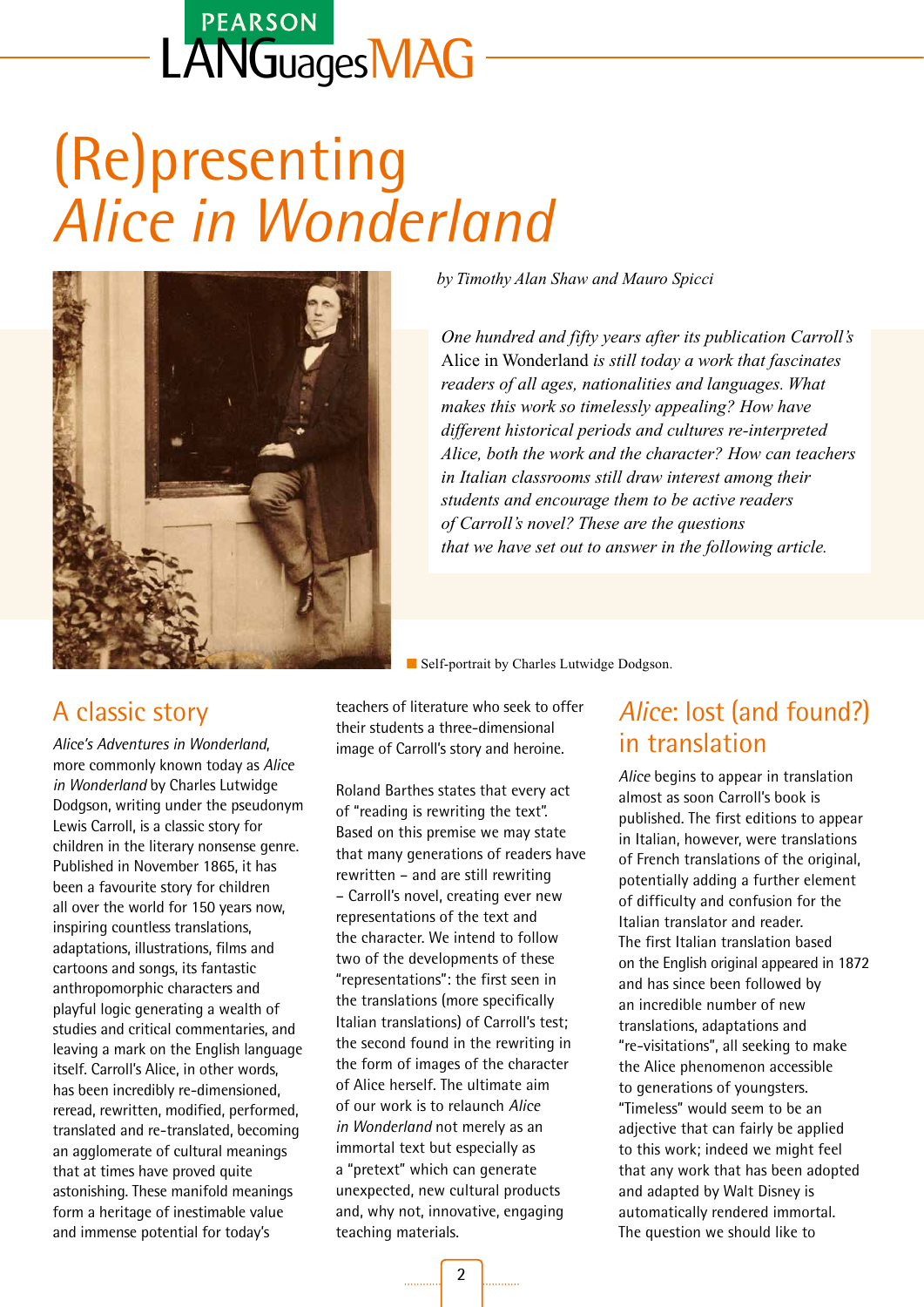



consider, however, is how and how much the reader's experience is influenced by the passing of time and by the shift from one language to another. Did English-speaking children in the Victorian age read the same book as their counterparts or young Italian readers read today? The question calls to mind Robert Frost's intriguing definition of poetry: "Poetry is what gets lost in translation." So much of world literature is accessible to us (necessarily) thanks to those unsung heroes who are translators. Much of it comes through this process relatively unscathed but inevitably something will be lost and the losses tend to be greater in genres where the balance between form and content tips towards form. While poetry is the obvious example, "nonsense" is no less exposed to risk.

What then is a translator's task? Setting aside technical, commercial, legal and scientific translations, where precision, clarity and faithfulness to the original are paramount, we would ask a translator to produce a text which is understandable, reflects (as far as possible) the style of the original and which, most importantly, does not read like a translation! Our translated text should flow freely and naturally, delight eye and ear, and sound as though it were written in the destination language. The translator has to take up a position and find a response to the dilemma so

neatly expressed in Italian, "*Tradurre è tradire*" (which loses its impact in English translation!).

Umberto Eco rightly observes that betrayal is inherent in translation which is not merely a transposition from one culture to another but is also a process of adapting pre-existent concepts and contents to contexts which are different or which have never existed before.

The "nonsense" genre is a fascinating case in point. Lewis Carroll does not write nonsense in any real sense ("Though this be madness, yet there is method in 't", as Polonius says). He does something far subtler; he delights in playing with logic, creating fanciful characters and happenings, pokes fun at elements of the Victorian ethos, and most interestingly he exploits the wealth of amusing phonological possibilities offered by words themselves. Sadly, a part of this comes across to the Italian reader as nonsense in a more literal sense, and in this essay we intend to focus on examples of this (necessary?) sacrifice, considering how different translators have tip-toed across this linguistic minefield.

There are so many Italian versions available on the market that a critical analysis of this question would require the space of a book, not of an essay. We will therefore concentrate on just two versions: one is the translation produced by Teodorico Pietrocola-Rossetti, a work of specific interest inasmuch as this was the first Italian translation of the work (1872) and the translator knew Dodgson/Carroll personally; the second is a brilliant, daring Italian version published by Rizzoli in 2013 and translated by Aldo Busi. Highly enlightening the afterword to the Rizzoli edition written by Carmen Covito: "*Il problema stava nel restituire a questo testo la sua originaria freschezza lessicale e far brillare una per una tutte le mine linguistiche che Carroll seminò nel suo libro. Anche a costo di qualche divergenza esplosiva*". What does today's English reader lose?

Probably the most delightful thing for a little Victorian girl to hear would have been the poems and songs in *Alice*. Eight of the eleven songs or poems used by Carroll are parodies of works which a Victorian would have known. Known and hated, for these are rather pedantic moral tales intended to encourage children to be busy, diligent, obedient, respectful of their elders etc. – in a word, to be and do all the things that children find irksome!

Today we are familiar with Carroll's eccentric Father William, not with the original found in Robert Southey's poem *The Old Man's Comforts and How He Gained Them* (1799), with its last stanza admonishing youth to prepare for old age, thus: "I am cheerful, young man," father William replied, / "Let the cause thy attention engage; / In the days of my youth I remember'd my God! / And He hath not forgotten my age." And again Carroll's "How doth the little crocodile" fails to call to mind in the modern reader the original by Isaac Watts, enticingly entitled *Against Idleness and Mischief* (1715, but still a standard in Victorian education), opening with: "How doth the little busy Bee / Improve each shining Hour" and closing with a stanza explicitly warning children of the dangers of idleness: "In works of Labour or of skill / I would be busy too: / For Satan finds some mischief still / For idle hands to do."



■ Stories and illustrations by Lewis Carroll which used to belong to Alice Liddell, the girl who inspired him to write.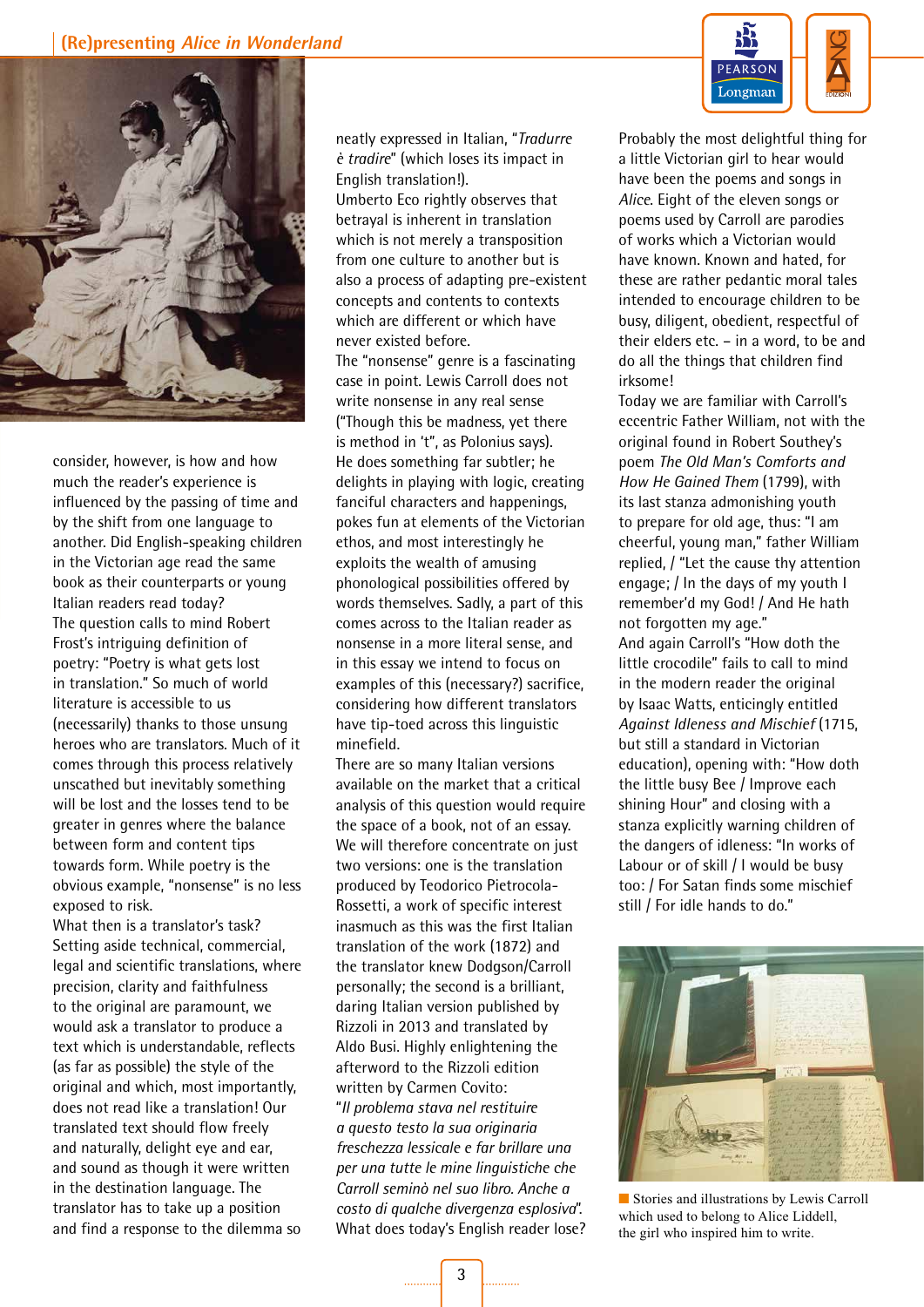# PEARSON<br>LANGuagesMAG

#### **(Re)presenting Alice in Wonderland**

One final example may be found in this warning against trusting people's flattery (the parody may sound rather ironic when we remember that it was written by a man whose hobby was photographing little girls in various stages of undress). Carroll's "The Lobster Quadrille" is inspired by Mary Hewitt's, *The Spider and the Fly* (1829), in which the incautious fly is drawn into the spider's trap. The original opens: "Will you walk into my parlour?" said the Spider to the Fly and ends quite explicitly: "And now, dear little children, who may this story read, / To idle, silly, flattering words, I pray you ne'er heed; / Unto an evil counsellor close heart, and ear, and eye, / And take a lesson from this tale of the Spider and the Fly."

So much for the passing of time. Let us now consider what is lost in the shift from English to Italian as well as what may be found in this transfer. We will look at just a few examples of moments when Carroll's verbal acrobatics call for bold leaps of fantasy from the translator. A curious starting point is offered by a phrase that has become a standard expression in English. The opening lines of Chapter II, "Curiouser and curiouser!" cried Alice (she was so much surprised, that for the moment she quite forgot how to speak good English) are rendered by Pietrocola-Rossetti as *"Curiosissimo e sempre più curiosissimo!" gridò Alice (era tanta la sua sorpresa che non sapeva più parlar correttamente la sua lingua*) and similarly by Busi: *"Sempre più stranissimo!" esclamò Alice (era così stupefatta che per un* 

*istante si era del tutto dimenticata come si esclama senza strafare).* Both avoid the obvious pitfall of "English", but Busi also dodges the question of grammar. Alice's perplexity about how to speak

to the mouse in the same chapter ("I daresay it's a French mouse, come over with William the Conqueror.")



**n** *The Lobster Quadrille* by Charles Folkard.

leads Pizzacola-Rossetti to update the question to a reality closer to 19<sup>th</sup>-century Italy: *"Scommetto ch'è un Sorcio Francese, venuto quì con Napoleone"*. Whilst Busi perhaps judges both contexts sufficiently remote and stays closer to the original: *"Forse è un topo francese, arrivato qua con Guglielmo il Conquistatore."*

Pizzacola-Rossetti then continues as he transfers the mouse's historical narrative, intended to be so dry (boring) or "*seccante*" that it will dry out the poor creatures who have been swimming in the pool of tears, and relates the part played by General Oudinot in the Napoleonic Wars. When none of these dry tales succeeds in drying out the characters, the Dodo addresses the company in a pompous polysyllabic manner:

"I move that the meeting adjourn, for the immediate adoption of more energetic remedies".

It would be wholly unjust to criticise Pizzacola-Rossetti for pomposity in his *"Propongo che il parlamento si aggiorni, accioché sieno adottati rimedii più energici"* compared to Busi's:

*"Propongo di aggiornare l'assemblea per l'adozione immediata di più drastici rimedi…"* 

as both are writing for their own age. Neither, however, can render the feeling that simple, spoken English is

monosyllabic and Anglo-Saxon, given that Italian is naturally Latin-based and polysyllabic. The criticism levelled at the Dodo (or Dronte for Pizzacolla-Rossetti) inevitably misses the mark in translation:

"Speak English!" said the Eaglet. "I don't know the meaning of half those long words", which becomes:

*"Ma parli italiano!" esclamò l'Aquilotto. "Non capisco la metà delle sue parolone"*

for Pizzacola-Rossetti, and *"Parla come ti ha insegnato tua mamma!" disse l'Aquilotto. "Non conoscono il significato di metà di quei paroloni lunghi lì"* for Busi.

There are moments when Carroll's use of homophones for humour work well in Italian.

"You see the earth takes twentyfour hours to turn round on its axis' 'Talking of axes' said the Duchess, 'chop off her head!'", rendered as:

*"Ella sa che la terra impiega ventiquattro ore per girare intorno al suo asse" - "A proposito di asce!" gridò la Duchessa, "tagliatele il capo!"* (PR) and as:

*"Vede, la Terra impiega ventiquattr'ore a ruotare intorno al suo asse…" "A proposito di asce," disse la Duchessa, "tagliatele la testa!"* (AB).

There are other moments when this process fails miserably.

The Mock-Turtle tells Alice about his schooldays, explaining that the schoolchildren called their teacher (a turtle) a tortoise. Alice fails to understand why and is told, rather sharply, that this was because he "taught us", playing on the almost identical sounds of "tortoise" and "taught us". Both translators take up the challenge. Pizzacola-Rossetti's teacher (*una testuggine*) was called a "*tartaruga*" –

*"perché c'insegnava a tartagliare,"* whilst Busi's had the same name *"Testuggine, perché a forza di test ti faceva venire la ruggine, no?".* In both cases our poor little girl is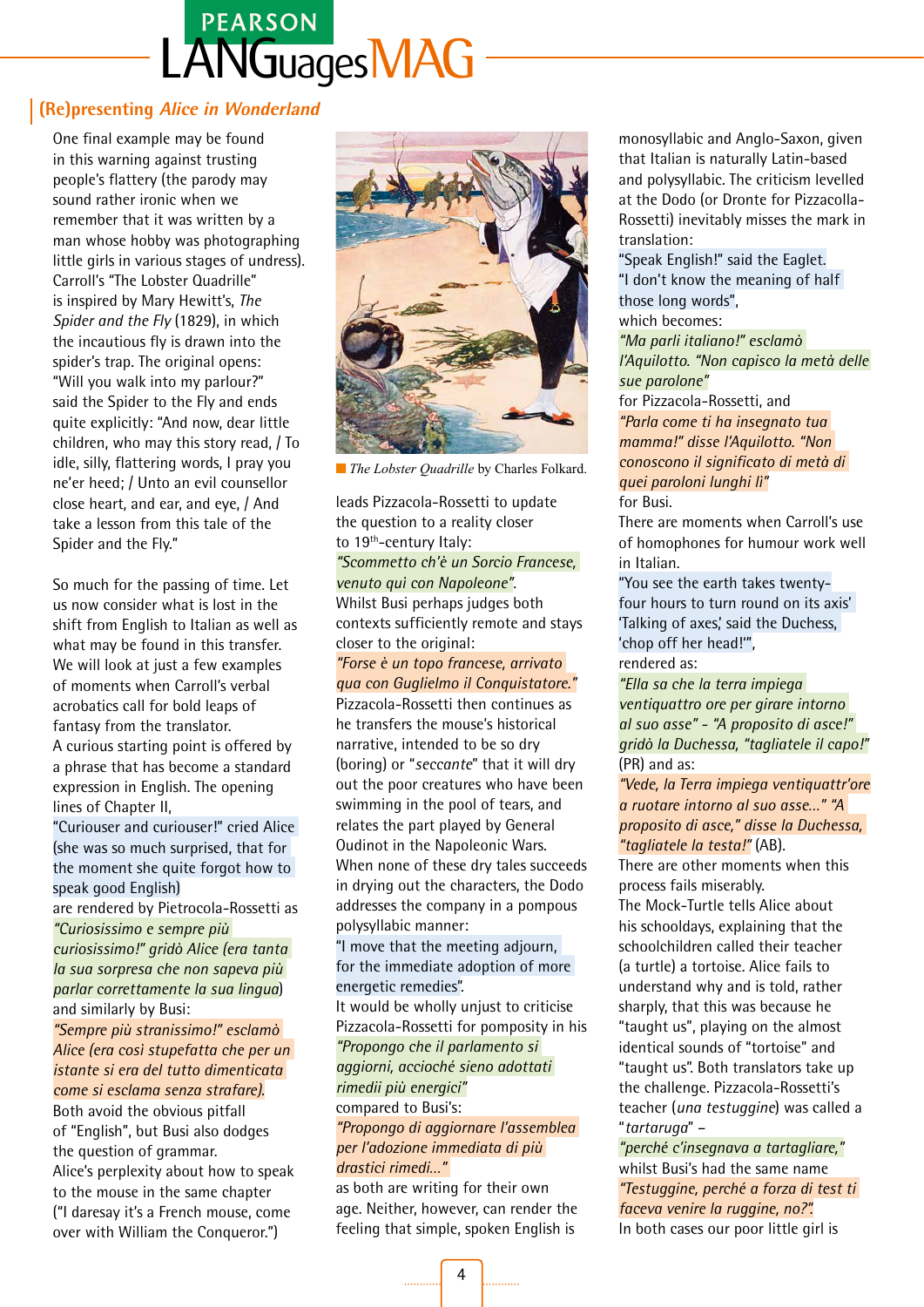

rebuked for being too stupid to see this for herself.

No comment is necessary. The next landmine follows swiftly in the school-day memories as the Mock-Turtle explains that the hours spent at school were reduced day by day, since the word "lesson" indicates that they "lessen". Quite a challenge! *"Ma è questa la ragione perché si chiamano lezioni," osservò il Grifone: "perché soffrono lesioni ogni giorno."* Pizzacola-Rossetti informs his readers. Aldo Busi tries another solution: *"Ma è per questo che sono chiamate ore d'istruzione," osservò il Grifone: "perché si distruggono l'un l'altra."* Perhaps a little more felicitous and

reminiscent of the question that all Italian teachers will have about school-trips (*Viaggio d'istruzione, con o senza l'apostrofo?*).

There are also some moments of pure desperation for translators as Carroll plays on the confusion of fish and boots with the words "soles" (*suola/sogliola*) and "heels/eels" (*tacchi/anguille*). In this case neither translator picks up the glove, choosing simply to skip the passage. Finally we should take a look at the passage where the Italian reader can only be convinced that he/she is truly reading nonsense. The dormouse tells Alice the tale of three little sisters who lived at the bottom of a well. Curious

enough in itself, but *curiouser* still when we learn that this is a treacle well. Treacle is a sugar syrup, known in Italian as "*melassa*" and there can be very few people in England today who can understand the significance of this well for the original Alice (Alice Liddell). Just two and a half kilometres north of the centre of Oxford on the River Isis (the Thames in Oxford) we can still find a "treacle well", a site of religious pilgrimage where treacle has the mediaeval sense of "healing unguent". What do the three little sisters do in this well? They learn to draw treacle: "'You can draw water out of a waterwell,' said the Hatter; 'so I should think you could draw treacle out of a treacle-well - eh, stupid?'". Carroll now proceeds to play on the confusion generated by the two meanings of "draw": extracting (*trarre*) and making pictures with pencil and paper. This play on words creates a problem that Pietrocola-Rossetti fails to notice or fails to solve: *"Ella sa trarre l'acqua dal pozzo d'acqua, non è vero?" disse il Cappellaio; "ebbene si può così trarre melazzo da un pozzo di melazzo - eh! stupidina!"*

and which Busi boldly takes up and solves by playing on the double meaning of "*schizzo*" in Italian: *"Se si possono prendere schizzi d'acqua da un pozzo d'acqua," disse il*  *Cappellaio, "converrai che si potranno anche prendere schizzi di melassa da un pozzo di melassa, no? Grulla!".*

As the tale continues we learn that the sisters

"drew all manner of things everything that begins with an M -'",

allowing Busi to continue with his "*schizzi*":

*"Imparavano a disegnare schizzi" continuò il Ghiro, sbadigliando e fregandosi gli occhi, sentendosi cascare dal sonno "e schizzavano cose di ogni genere… tutte quelle che cominciano per emme".*

Pietrocola-Rossetti's non-solution moves on with a rather surprising choice that we will understand soon afterwards:

*"Imparavano a trarre," continuò il Ghiro, sbadigliando e stropicciandosi gli occhi, perché moriva di sonno; "e traevano cose d'ogni genere - tutto quel che comincia con una T".* The question "why with an M?" invites a predictably illogical answer "'Why not?' said the March Hare." We will soon discover that there is a reason, found in the list of things that begin with an M:

"mouse-traps, and the moon, and memory, and muchness - you know you say things are 'much of a muchness' - did you ever see such a thing as a drawing of a muchness?".



■ *The Queen of Hearts* (Christopher Wheeldon's ballet *Alice's Adventures in Wonderland* at the Royal Opera House in London).



 $\blacksquare$  The plaintive wail of Cary Grant, the Mock Turtle, as he pours out his sad lament to Alice (Charlotte Henry) while William Austin in his Gryphon costume.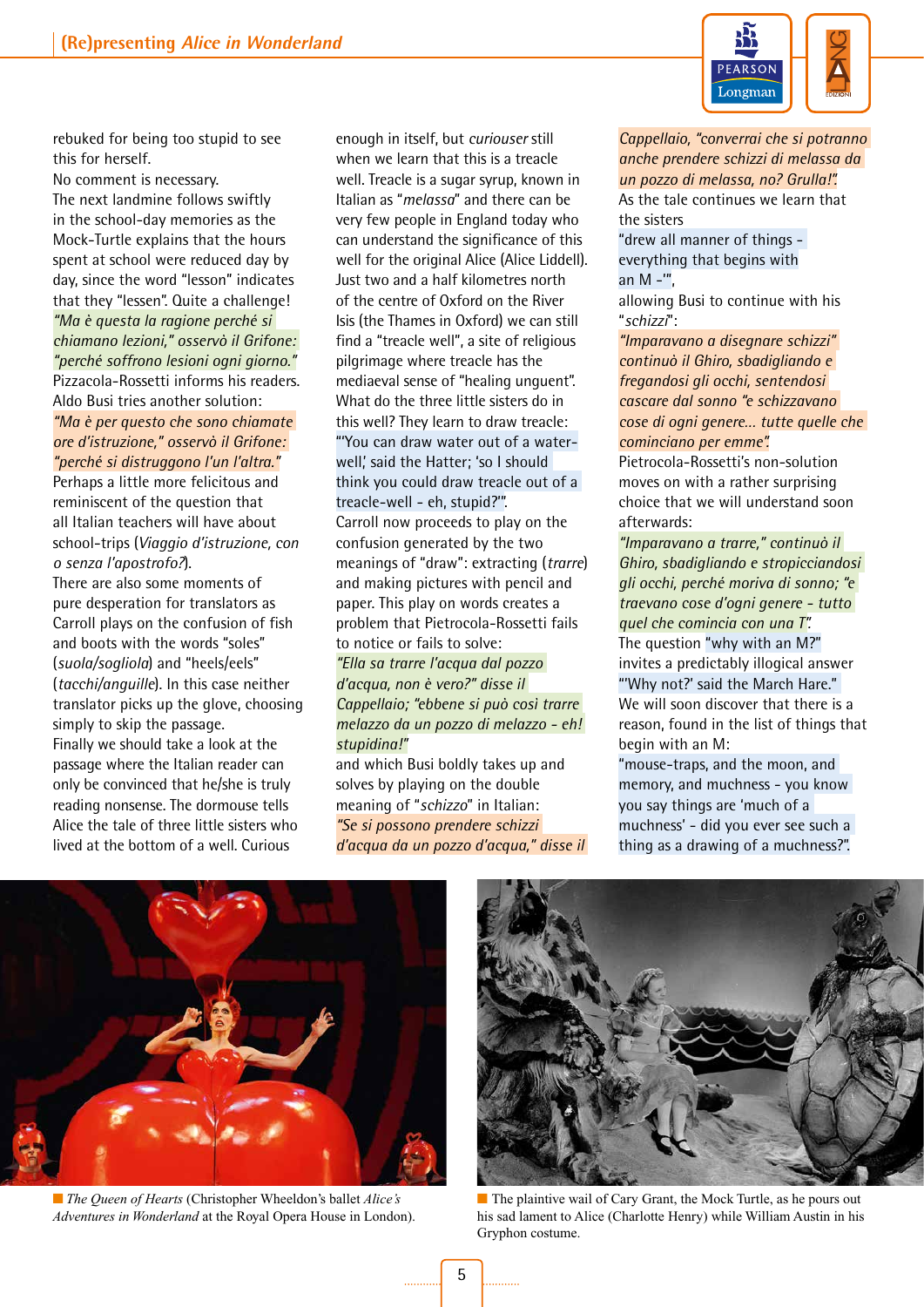# PEARSON<br>LANGuagesMAG

#### **(Re)presenting Alice in Wonderland**

This has led us to "much of a muchness" (i.e. very similar) and has led Pietrocola-Rossetti with his letter T to *"una Trappola, un Topo, una Topaja, un Troppo - già, ella dice 'il troppo stroppia' - oh, non ha mai veduto il ritratto d'un 'troppo stroppia'?"* in which, at last, his translation renders explicit the felicitous connection between "*trarre*" and "*ritrarre*". Busi has kept faith with the letter M and produces his own list of artistic subjects:

*"macachi, meteoriti, memoria, massima … sai che si dice 'in linea di massima'. Hai mai visto lo schizzo di una linea di massima?"*

delightfully adding a line to his drawing.

### (Re)presenting *Alice*

The second aspect of the rewriting of *Alice in Wonderland* that we should like to analyse is the reciprocal exchange between word and image. Since Carroll's novel first appeared words and images have represented an inseparable bond: this is clearly seen in the drawings which Carroll himself prepared for the manuscript edition of his novel and in the countless

The edition with Busi's translation, printed with the original in a parallel text, emerges as the better of the two today, in part because it is written for a 21<sup>st</sup> century reader but more importantly, we feel, because Busi realises that in the "nonsense genre" form is inextricably linked to content, and he has the courage to manipulate the text so as to produce his own verbal fireworks and, we are sure, to delight the young Italian reader today. Pure nonsense can be generated at no cost nowadays with that splendid IT instrument Google translator which offers us this pearl: "*Il Ghiro aveva chiuso gli occhi da questo momento, e stava fuori in un dormiveglia; ma,* 

illustrations made of Alice in the years following 1865.

The topic of rewriting Alice in images is one that has an immediate application in the classroom. This is why we have decided to adopt a less traditional critical approach, proposing a process of analysis which involves the reader – and, ideally, the student – in a path of reflection and active research. From among the innumerable

*a causa e pizzicato dal Cappellaio, si svegliò di nuovo con un gridolino, e continuò: '-che comincia con una M, come ad esempio mouse-trap, e la luna, e la memoria, e muchness-sai che dici le cose sono molto più di un muchness. - Hai mai visto una cosa come il disegno di un muchness?'".*  We can only conclude by wishing *Alice in Wonderland* many happy returns of the day ("*cento o centocinquanta di questi giorni*"). This is a text which has rightly become a *pretext*, a launch-pad for the fantasy of past, present and (we trust) future generations of writers, artists, film producers etc. A text which like Alice herself will never grow old.

iconographical versions of the character of Alice that have been created since 1865 we have chosen six significant examples, each representing a particular modality of historical reading of Alice and the novel in which she is the protagonist. In teaching terms this activity may be used both in the phase of introducing the novel and its protagonist and in a concluding phase of reflection about them.

#### **FIRST (RE)PRESENTATION: ALICE LIDDELL (1858)**

The first picture to be analysed represents Alice Liddell, the historical Alice.



- **a.** Give students 10 minutes to read the following passage (http://www. brainpickings.org/2012/07/04/story-of-alice/). Then ask them to find the answers to the following questions:
- **I** Who was Alice Liddell?
- **II** What was the relationship between her and Lewis Carroll?
- **III** How and where did Carroll meet her?
- **IV** What concerned Alice's mother?
- **b.** The photograph represents Alice Liddell and was taken by Lewis Carroll himself in 1858. Observe the photograph and answer the following questions:
- **I** What does this photograph tell you about the person who took it?
- **II** What does Alice look like?
- **III** What do you think about the attitude of the girl?
- **IV** Do you think she likes being photographed?
- **V** What is Alice's dress like? Why is she dressed up like this?
- **VI** DEBATE. This photograph, together with many similar other photographs taken by Carroll himself, has raised a series of controversial questions about Carroll's personality. Can you guess why?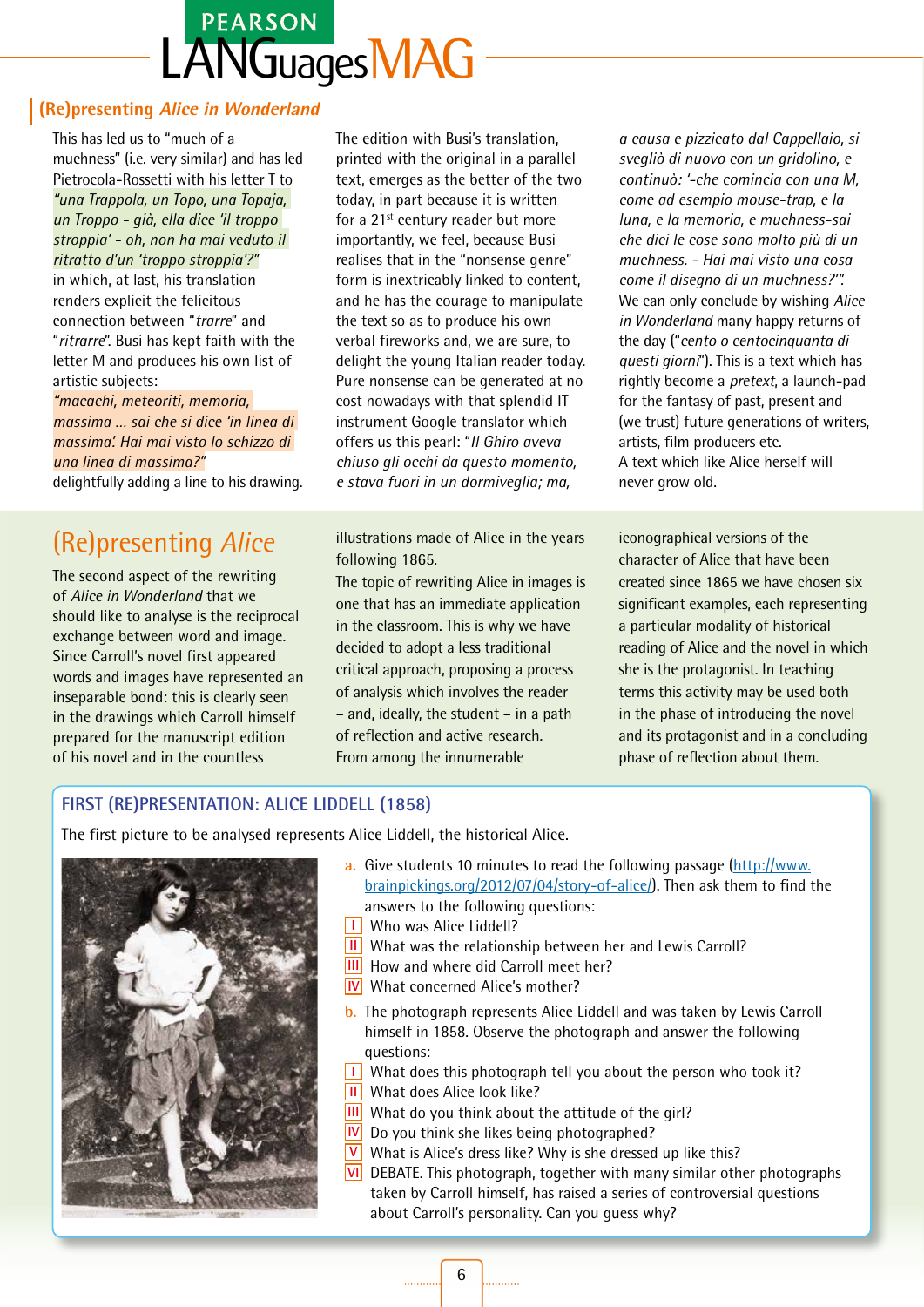

#### **SECOND (RE)PRESENTATION: CARROLL'S ALICE**

The picture represents Lewis Carroll's own drawing of Alice.



- **1.** Is Carroll's Alice similar to or different from Alice Liddell?
- **2.** What is peculiar about her in this picture?
- **3.** What is she doing?
- **4.** Why is she crouching like this?

#### **THIRD (RE)PRESENTATION: TENNIEL'S ALICE (1865)**

This picture is a drawing representing one of the first images of the "fictional" Alice made by the English illustrator John Tenniel in 1865.

- **1.** Focus on the image, compare it with the previous picture and say:
	- **a** if there are any similarities and/or differences between the two versions;
	- **b** if you can you guess Alice's age;
	- **c** what is "normal" and what is not in the picture;
	- **d** what effect the picture has on you as an observer;
	- **e** what would attract you about this picture if you were a child.



#### **FOURTH (RE)PRESENTATION: WALT DISNEY'S ALICE (1951)**

In 1951 Walt Disney made a film version of Lewis Carroll's *Alice in Wonderland*. The film is known for having perhaps been Disney's worst box office flop.



- **1.** Focus on the picture representing Disney's Alice and answer the following questions:
	- **a** What does Alice look like?
	- **b** How old does she look?
	- **c** What is different from the previous versions you have analysed?
	- **d** If you compare this picture with Tenniel's drawing, can you describe what is peculiar about Disney's version of Alice?
	- **e** If you compare this picture with Carroll's original portrait of Alice, what is lost? What is added?